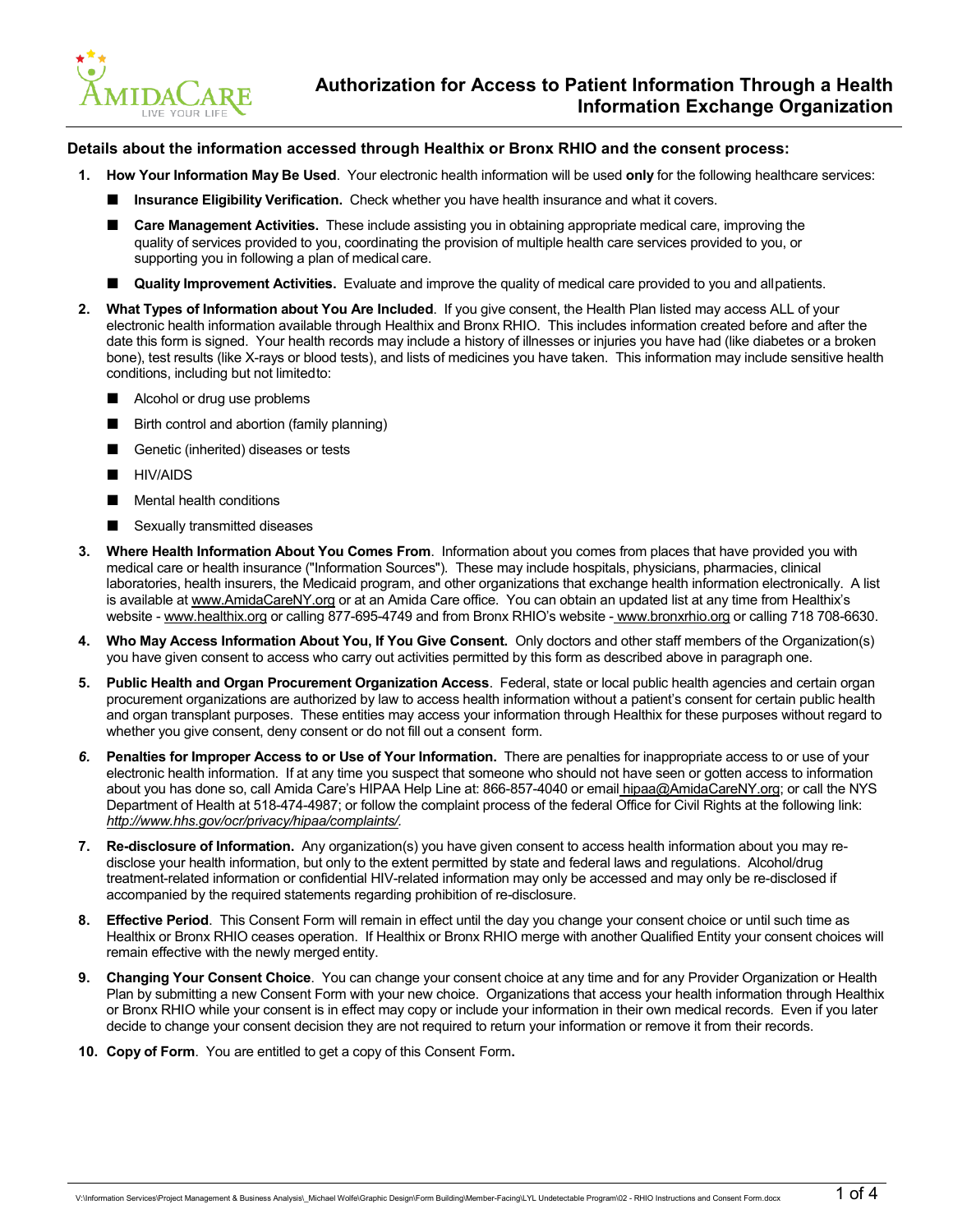

## **Authorization for Access to Patient Information Through a Health Information Exchange Organization**

| <b>Patient First Name</b> | Initial | <b>Patient Last Name</b> |                    |
|---------------------------|---------|--------------------------|--------------------|
| Patient Date of Birth     | CIN#    |                          |                    |
| <b>Patient Address</b>    |         |                          |                    |
| <b>Patient City</b>       |         | Patient's State          | Patient's Zip Code |

I request that health information regarding my care and treatment be accessed as set forth on this form. I can choose whether or not to allow Amida Care to obtain access to my medical records through the health information exchange organization called Healthix and Bronx RHIO. If I give consent, my medical records from different places where I get health care can be accessed using a statewide computer network. Healthix and Bronx RHIO are not-for-profit organizations that shares information about people's health electronically and meet the privacy and security standards of HIPAA and New York State Law. To learn more visit Healthix's website at [www.healthix.org](http://www.healthix.org/) or Bronx RHIO at [www.bronxrhio.org.](http://www.bronxrhio.org/)

**The choice I make in this form will NOT affect my ability to get medical care. The choice I make in this form does NOT allow health insurers to have access to my information for the purpose of deciding whether to provide me with health insurance coverage or pay my medical bills.** 

**My Consent Choice**. ONE box is checked to the left of my choice.

I can fill out this form now or in the future.

I can also change my decision at any time by completing a new form.

**1. I GIVE CONSENT** for Amida Care to access ALL of my electronic health information through Healthix and Bronx RHIO to provide health care.

**2. I DENY CONSENT** for Amida Care to access my electronic health information through Healthix and Bronx RHIO for any purpose.

If I want to deny consent for all Provider Organizations and Health Plans participating in Healthix and/or Bronx RHIO to access my electronic health information I may do so by contacting them directly as follows: Healthix at their website, [www.healthix.org o](http://www.healthix.org/)r calling 877-695-4749; Bronx RHIO at their website, [www.bronxrhio.org](http://www.bronxrhio.org/) or calling 718-708-6630.

My questions about this form have been answered and I have been provided a copy of this form.

| Signature of Patient or Patient's Legal Representative | Date                                                            |
|--------------------------------------------------------|-----------------------------------------------------------------|
| <b>Print Name of Patient</b>                           |                                                                 |
| Print Name of Legal Representative (if applicable)     | Relationship of Legal Representative to Patient (if applicable) |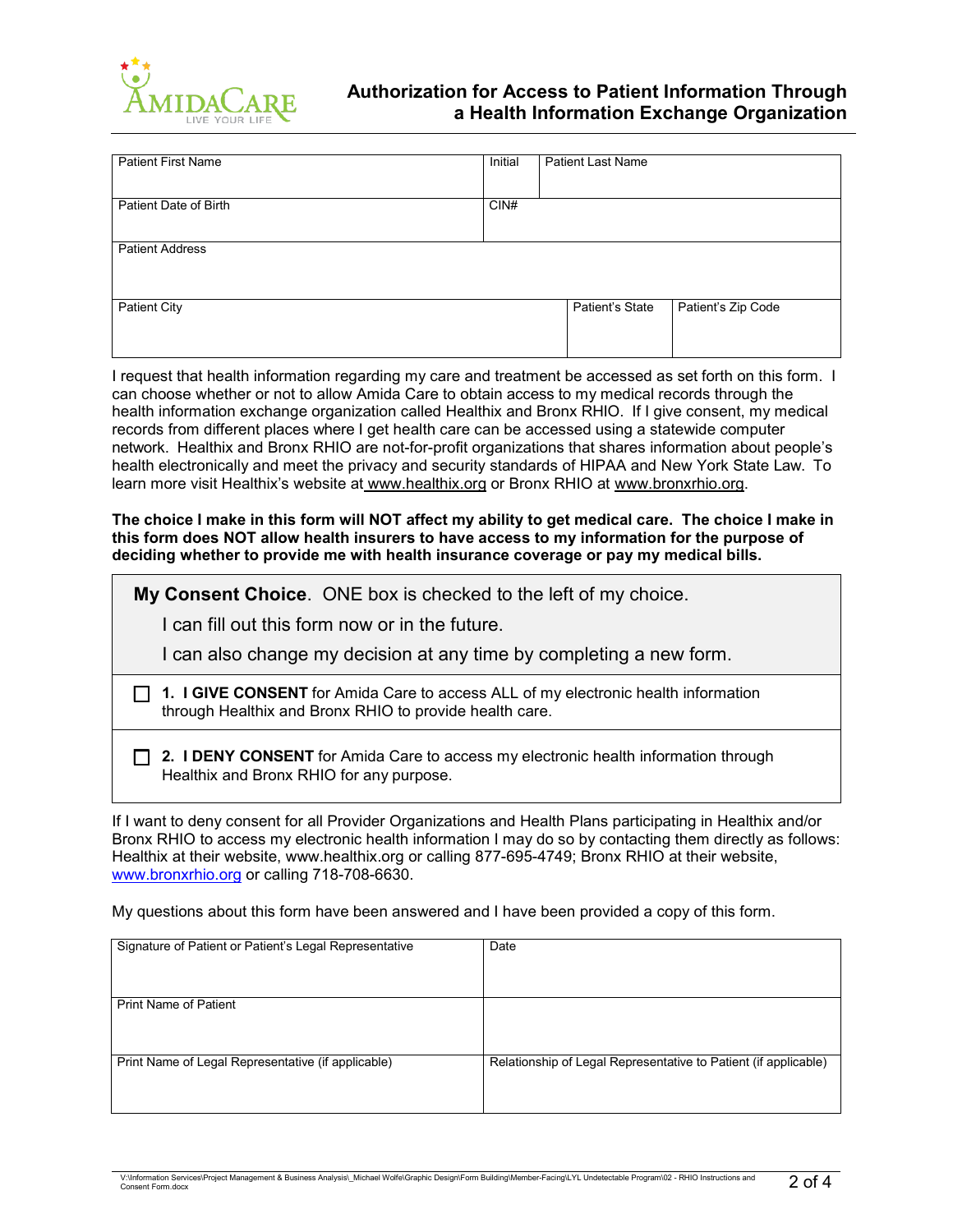

## **Detalles sobre la información accedida a través de Healthix y/o Bronx RHIO y el proceso de consentimiento:**

- **1.** Cómo puede ser usada su información. Su información electrónica de salud sólo será usada para los siguientes servicios de atención de la salud:
	- **Verificación de elegibilidad de seguro.** Verificar si tiene seguro de salud y qué cubre.
	- **Actividades de administración de la atención.** Incluyen ayudarle para obtener la atención médica adecuada, mejorar la calidad de los servicios provistos, coordinar la provisión de múltiples servicios de atención de la salud provistos a usted, o apoyarlo para seguir un plan de atención médica.
	- **Actividades de mejora de la calidad.** Evaluar y mejorar la calidad de la atención médica provista a usted y a todos los pacientes.
- **2. ¿Qué tipos de información acerca de su persona se incluyen?** Si otorga su consentimiento, el plan de salud que figura aquí puede acceder a TODA su información electrónica de salud, disponible a través de Healthix y Bronx RHIO. Esto incluye información creada antes y después de la fecha en que se firmó este formulario. Sus registros de salud pueden incluir un historial de enfermedad o heridas que haya tenido (como diabetes o fracturas de huesos), resultados de exámenes (como rayos X o de sangre), y contener los medicamentos que ha tomado. Esta información puede incluir enfermedades como, entre otras:
	- Problemas de uso de drogas o alcohol
	- Control natal y abortos (planificación familiar)
	- Enfermedades o exámenes genéticos (hereditaria)
	- VIH/SIDA
	- Enfermedades mentales
	- Enfermedades de transmisión sexual
- **3. ¿De dónde viene la información de salud acerca de su persona?**. La información sobre usted viene de lugares que le han brindado atención médica o seguro de salud ("Fuentes de información"). Pueden ser hospitales, médicos, farmacias, laboratorios clínicos, aseguradoras de salud, el programa Medicaid, y otras organizaciones que intercambian información electrónica sobre su salud. La lista está disponible en [www.AmidaCareNY.org](http://www.amidacareny.org/) o en una oficina de Amida Care. Puede obtener una lista actualizada en el sitio web de Healthix - [www.healthix.org](http://www.healthix.org/) o llamando al 877-695-4749 y el sitio web de Bronx RHIO - [www.bronxrhio.org](http://www.bronxrhio.org/) o llamando al 718 708-6630.
- **4. Quién puede acceder a la información acerca de su persona, si da su consentimiento.** Solo los doctores y otro personal de las organizaciones a las que haya dado su consentimiento de acceso que lleven a cabo actividades permitidas por ese formulario según lo descrito anteriormente en el párrafo uno.
- **5. Acceso a salud pública y organizaciones de donación de órganos**. Las agencias de salud federales, estatales o públicas locales y algunas organizaciones de donación de órganos están autorizados por ley para acceder a información de salud sin el consentimiento de un paciente con determinados fines de salud pública y transplante de órganos. Estas entidades pueden acceder a su información a través de Healthix y/o Bronx RHIO con este fin, sin importar si usted brinda o niega su consentimiento o si llena o no un formulario de consentimiento.
- *6.* **Penalización por acceso inapropiado o uso de su información.** Hay penalización por el acceso inapropiado o el uso de su información electrónica de salud. Si en cualquier momento sospecha que alguien que no debería haber visto o accedido a su información de salud lo ha hecho, llame a la línea de ayuda HIPAA de Amida Care al: 866-857-4040 o por correo electrónico a [hipaa@AmidaCareNY.org; o](mailto:hipaa@amidacareny.org) llame al Departamento de Salud de la Ciudad de Nueva York al 518- 474-4987; o siga el proceso de reclamación de la Oficina de Derechos Civiles en el siguiente enlace: *[http://www.hhs.gov/ocr/privacy/hipaa/complaints/.](http://www.hhs.gov/ocr/privacy/hipaa/complaints/)*
- **7. Redivulgación de información.** Cualquier organización a la que haya dado su consentimiento para acceder a su información de salud puede volver a divulgarla, sólo dentro de lo permitido por las leyes y regulaciones estatales y federales. La información relacionada con tratamientos por droga y/o alcohol o información confidencial relacionada con VIH sólo puede ser accedida y revelada nuevamente si se cuenta con las declaraciones requeridas respecto a la prohibición de la redivulgación.
- **8. Período de validez**. Este formulario de consentimiento tendrá vigencia hasta el día en que cambie su elección de consentimiento o hasta que Healthix y/o Bronx RHIO dejen de operar. Si Healthix o Bronx RHIO se unen con otra entidad calificada, sus elecciones de consentimiento conservarán su validez con la nueva entidad fusionada.
- **9. Cambiar su elección de consentimiento**. Puede cambiar su elección de consentimiento en cualquier momento y para cualquier organización proveedora o plan de salud enviando un nuevo formulario de consentimiento con su nueva elección. Las organizaciones que accedan a su información de salud a través de Healthix y/o Bronx RHIO durante la vigencia de su consentimiento pueden copiar o incluir su información en sus registros médicos. Incluso si usted decide más tarde cambiar su decisión de consentimiento, no están obligados a devolver su información o borrarla de sus registros.
- **10. Copia del formulario**. Usted tiene derecho a recibir una copia de este formulario deconsentimiento**.**